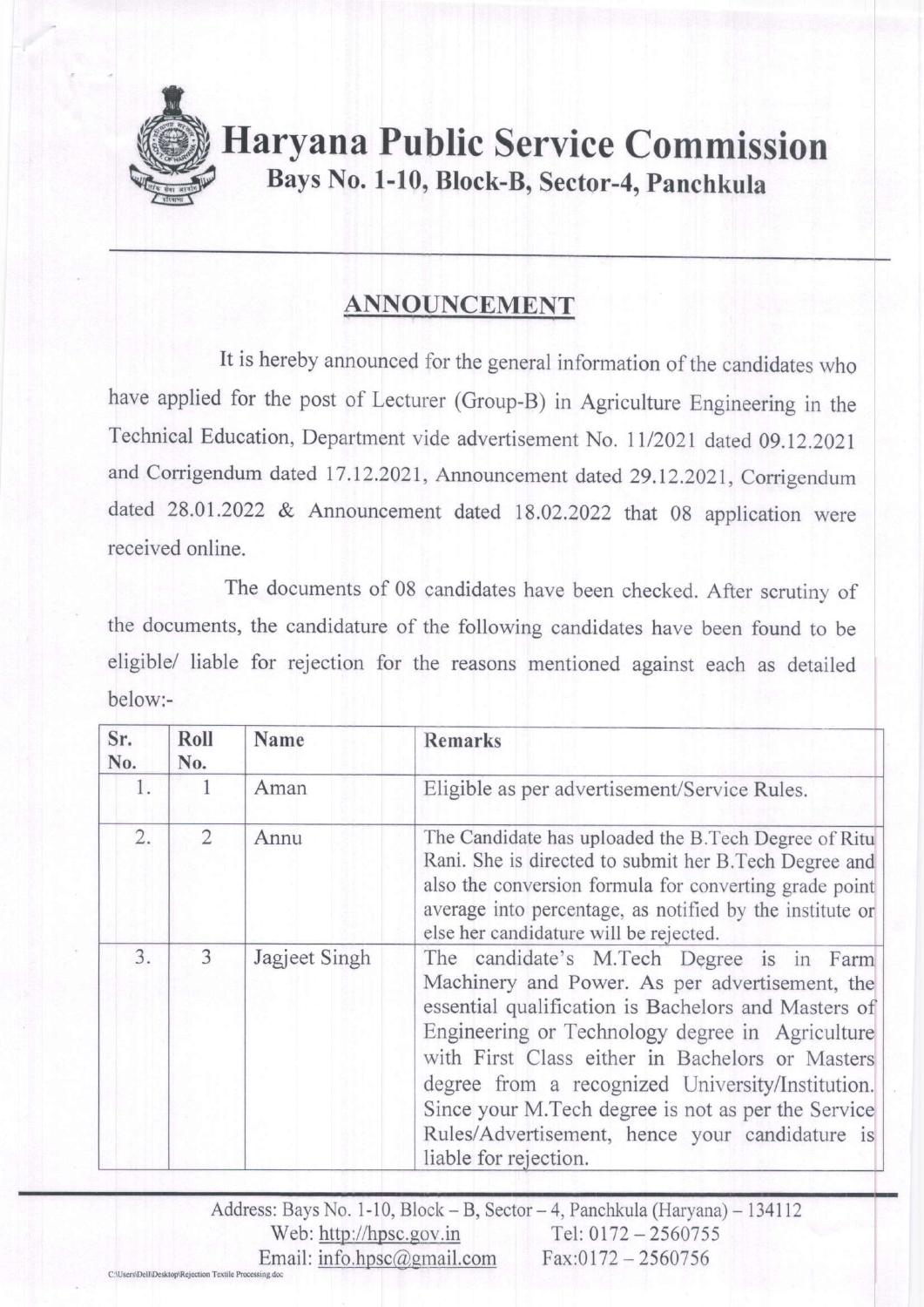| 4. | $\overline{4}$ | Neeraj Hans   | The candidate's M.Tech Degree is in Agricultural<br>systems and Management. As per advertisement,<br>the essential qualification is Bachelors and Masters<br>of Engineering or Technology degree<br>in<br>Agriculture with First Class either in Bachelors or<br>Masters<br>degree<br>from<br>a recognized<br>University/Institution. Since your M.Tech degree is<br>not as per the Service Rules/Advertisement, hence<br>your candidature is liable for rejection.       |
|----|----------------|---------------|---------------------------------------------------------------------------------------------------------------------------------------------------------------------------------------------------------------------------------------------------------------------------------------------------------------------------------------------------------------------------------------------------------------------------------------------------------------------------|
| 5. | 5              | Pardeep Kumar | The candidate's M.Tech Degree is in Water<br>Resources Development & Management . As per<br>advertisement, the essential qualification<br>is<br>Bachelors and Masters of Engineering<br>or<br>Technology degree in Agriculture with First Class<br>either in Bachelors or Masters degree from a<br>recognized University/Institution. Since<br>your<br>M.Tech degree is not as per the Service<br>Rules/Advertisement, hence your candidature is<br>liable for rejection. |
| 6. | 6              | Ravi          | Eligible as per advertisement/Service Rules.                                                                                                                                                                                                                                                                                                                                                                                                                              |
| 7. | 7              | Rinku Grover  | Eligible as per advertisement/Service Rules.                                                                                                                                                                                                                                                                                                                                                                                                                              |
| 8. | 8              | Vikas         | The candidate's M.Tech Degree is in Farm<br>Machinery and Power. As per advertisement, the<br>essential qualification is Bachelors and Masters of<br>Engineering or Technology degree in Agriculture<br>with First Class either in Bachelors or Masters<br>degree from a recognized University/Institution.<br>Since your M.Tech degree is not as per the Service<br>Rules/Advertisement, hence your candidature is<br>liable for rejection.                              |

The candidates whose candidature has been rejected in the above table, are directed to make representation, if any, against their proposed rejection alongwith documentary proof latest by 11:00 AM on 08.03.2022 on Email i.e.  $sr2hpsc@gmail.com$ , failing which it will be presumed that you have nothing to say against your proposed rejection and your candidature will finally be rejected. The representation without any supporting documents and received after the due date/time